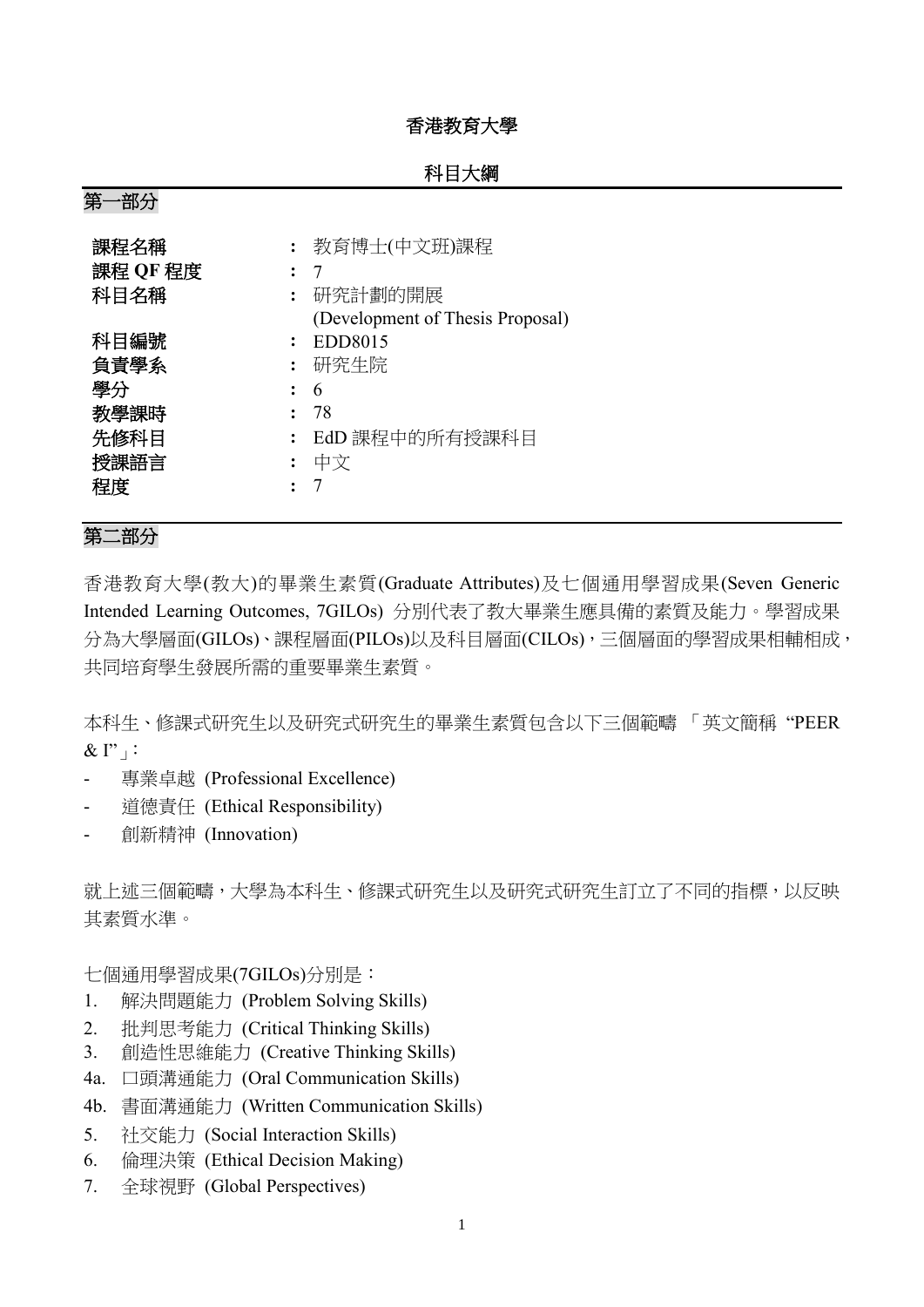### **1.** 科目概要

在主導師和副導師的指導下,學生將在量化和質化研究方法及研究理論的基礎上,接受進 一步培訓,以制定研究計劃,完成論文計劃書。通過導師提供的指導和培訓,學生應能提 升選擇及應用適當研究策略的能力,以解決教育、社會和相關情況中的各種問題。課程亦 會幫助學員更好地構建和撰寫畢業論文和研究論文。課程將聚焦於計劃書、論文或更大的 項目如畢業論文的實際構建及撰寫過程(但僅提供較少的研究方法或管理項目的策略), 包括論證、邏輯推理,結構及類以方面。完成課程後,學生會草擬並制定完整的研究計劃 書及研究倫理申請表。學生亦應在研究生院舉辦的研討會上正式匯報其研究計劃。隨後學 生需根據小組成員、研究同儕和其他同學的反饋修改計劃書和道德申請表。一旦學生通過 本課程,即會被確認博士候選人資格。

#### **2.** 預期學習成果

成功完成本課程後,學生應能夠:

- 成果一:展示其在所選專業領域及更寬廣的教育背景中的專業知識;
- 成果二:展現出批判性地選擇和應用適當且相關的研究策略,以及解決其研究領域內的問 題的能力;
- 成果三:提升在特定專業領域規劃和制定研究的能力;
- 成果四:構建一項在方法論上合理的研究計劃,反映其對研究設計及不同研究方法主要組 成部分的全面考慮;
- 成果五:展示其在進行教育和社會研究時對倫理原則的知識及技能的理解;
- 成果六:培養有效的寫作技巧,在社會科學、教育和人文學科等學科領域內,成功撰寫以 文字為本位的論文和期刊文章;
- 成果七:準備一份完整的研究計劃,論證所選領域的原創性和創新性;
- 成果八:培養在研究環境中進行專業報告的技能;和
- 成果九:提升為該領域的專業辯論做出貢獻的能力。

#### **3.** 內容、預期學習成果及教與學活動

| 教授内容                            | 預期學習成果  | 教與學活動     |
|---------------------------------|---------|-----------|
|                                 | (CILOs) |           |
| 制定研究計劃:                         | 成果一     | 講師引領問答    |
| 研究計劃的定義和目的;                     | 成果二     | 基於問題的學習活動 |
| 研究計劃中的一般考慮因素;和<br>$\bullet$     | 成果三     |           |
| 研究計劃的組成部分                       |         |           |
| 影響研究設計的因素:内部效度、外部效度、            | 成果四     | 講師引領問答    |
| 可靠性、可信度、可轉換性、倫理問題               | 成果五     | 基於問題的學習活動 |
|                                 |         |           |
| 研究計劃、論文或文章的組成部分:                | 成果一     | 講師引領問答    |
| 摘要:一種組織及澄清其研究關注點的方<br>$\bullet$ | 成果二     | 基於問題的學習活動 |
| 法 ( 既為研究者, 也為讀者 ), 以及良好摘        | 成果三     |           |
| 要的基本要點;                         | 成果四     |           |
| 簡介:基於文獻資料撰寫論證(例如,結<br>$\bullet$ | 成果五     |           |
| 構化文獻綜述);                        | 成果六     |           |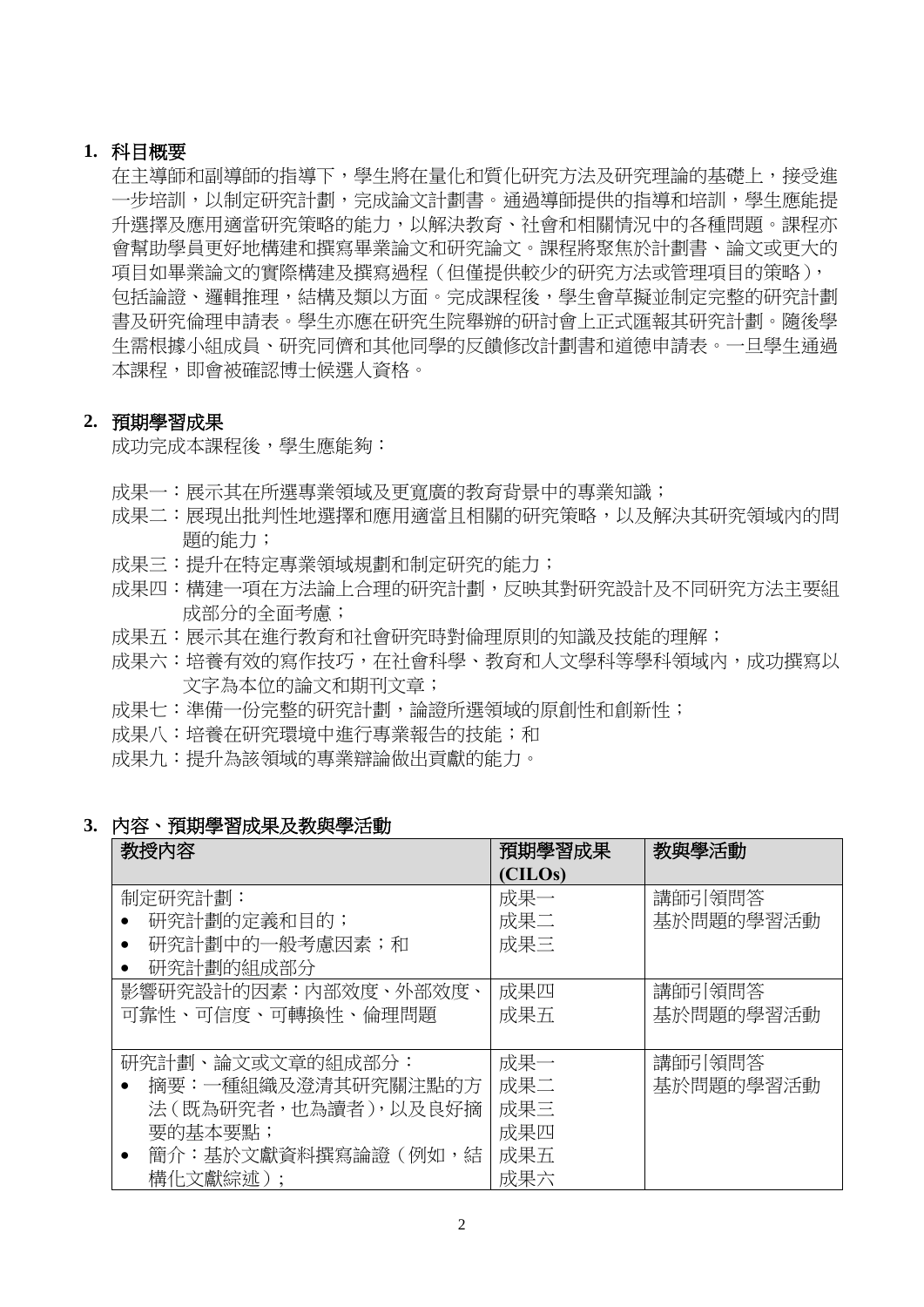| 目的和目標;<br>意義和影響;<br>٠<br>研究方法;<br>結果:尤其是與研究目的和目標相關的主<br>要研究結果;<br>討論:結果與其他/前人研究的同異、任何<br>實踐和/或理論啟示、局限;和<br>結論:有何新發現 |     |                                |
|---------------------------------------------------------------------------------------------------------------------|-----|--------------------------------|
| 寫作技巧:<br>一般準則;<br>格式和風格;<br>語言和術語的使用;<br>論證觀點的不同方式;和<br>$\bullet$<br>運用有目的/内容的標題來構建、管理和強<br>化寫作                     | 成果六 | 講師引領問答<br>基於問題的學習活動            |
| 制定一份研究計劃,詳盡地描述其研究的性<br>質、重要性和目標,並在研究計劃中明確說明<br>所使用的方法和項目的主要進度指標                                                     | 成果七 | 講師引領問答<br>基於問題的學習活動<br>指導性研究活動 |
| 培養在教育、社會科學、人文學科和相關領域<br>展現研究觀念的技巧和能力                                                                                | 成果八 | 指導性研究活動<br>模擬和角色扮演             |
| 與所選領域的研究者進行知性辯論                                                                                                     | 成果九 | 限制/不受限制的表現<br>活動(演示)           |

# **4.** 評核

| 評核課業                             | 所佔比重  | 預期學習成果  |
|----------------------------------|-------|---------|
|                                  |       | (CILOs) |
| (a)研究計劃——提交一份完整的研究計劃(約 8,500     | 70%   | 成果一     |
| 至 10,000字);                      |       | 成果二     |
|                                  |       | 成果三     |
|                                  |       | 成果四     |
|                                  |       | 成果五     |
|                                  |       | 成果六     |
|                                  |       | 成果七     |
| (b)口頭匯報——口頭匯報其研究計劃的細節。該報告        | 25%   | 成果八     |
| 通常包括論文計劃的文獻綜述,以及考量過研究方法的         |       |         |
| 實際進展。口頭匯報通常為 60 分鐘,包括 15-20 分鐘演  |       |         |
| 講、20-25 分鐘問答環節以及 10-15 分鐘小組閉門評估。 |       |         |
| 報告將根據計劃的重要性、相關性、可行性和一致性進         |       |         |
| 行評估。                             |       |         |
| (c)辯解——對其他學生提出的意見和問題作出回應。        | $5\%$ | 成果九     |
| 因此,除了論文計劃外,學生還將考慮其他學生的反饋         |       |         |
| 意見,提交約 1,400 至 1,700 字的回應信。      |       |         |
| (d)學生還須提交倫理申請表*,其格式和內容應符合        | 強制性任  | 成果五     |
| 研究和發展辦公室採用的大學標準。                 | 務,不計入 |         |
|                                  | 成績    |         |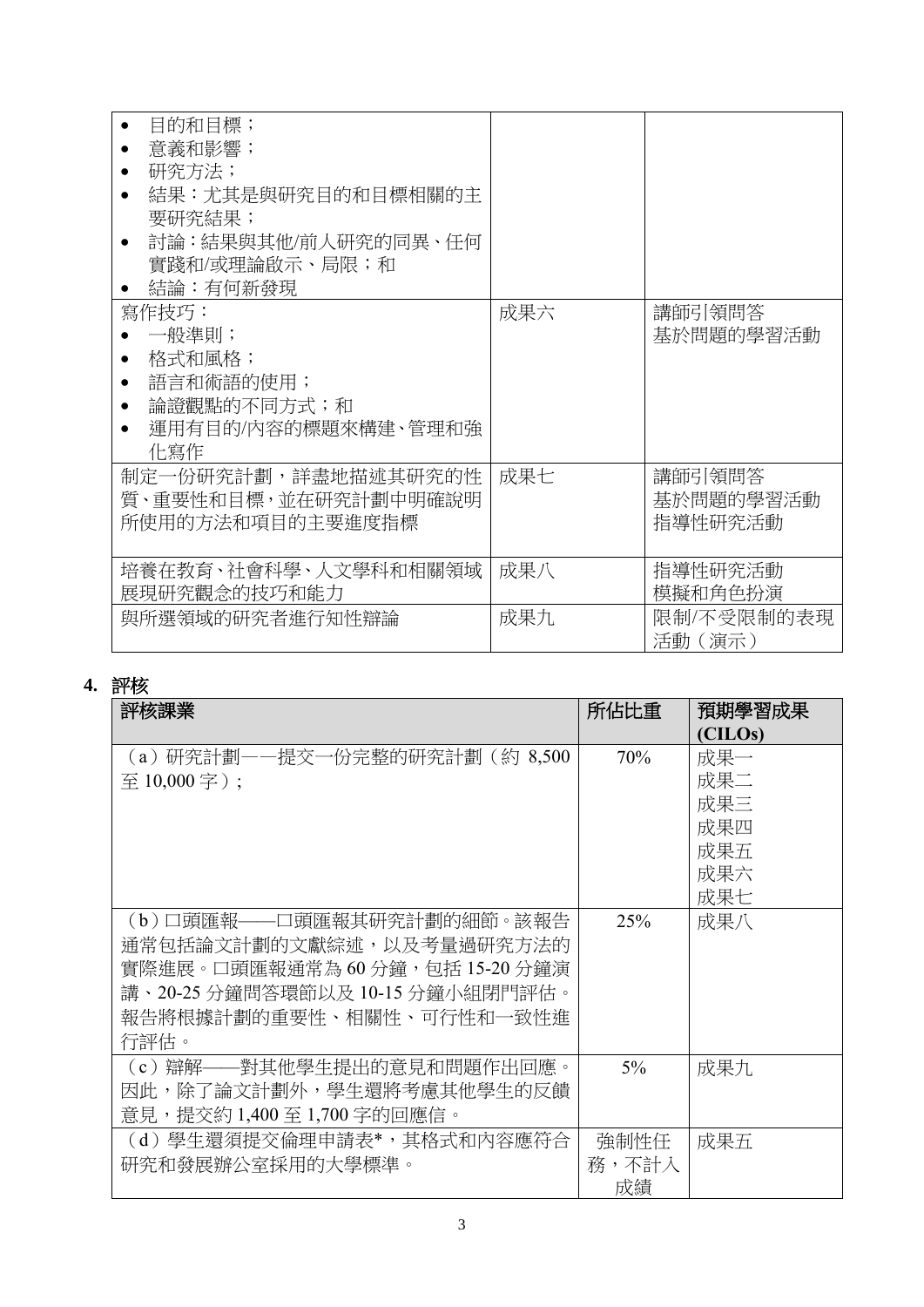## 建議導師和學生使用由國際教育與終身學習學系的 **Bob Adamson** 教授和 **David Sorrell** 博 士創建的在線視頻和練習作為討論的補充材料。非常感謝他們慷慨地提供這些材料。這些 材料已發佈在網頁上,鏈接如下:

 <https://iell.web.eduhk.hk/InternationalEducator/tablet.html> 請注意,該網站僅支持以下瀏覽器:*Chrome* 和 *Firefox*

### **5.** 指定教科書

無

### **6.** 推薦書目

撰寫研究計劃

Punch KF. (2000) *Developing Effective Research Proposals*. Sage Publications.

#### 研究設計簡介

Blaikie, N.W. (2000). *Designing social research: The logic of anticipation.* Oxford: Polity Press. Lodico, M.G., Spaulding, D.T. & Voegtle, K.H. (2006). *Methods in educational research: From theory to practice.* San Francisco, CA: Jossey Bass.

#### 教育研究評估

Mertens, D.M. (2004). *Research and evaluation in education and psychology: Integrating diversity with quantitative, qualitative, and mixed methods*. Thousand Oaks, CA: Sage Publications

質化與量化相結合的研究設計

- Johnson, B. & Christensen. L. (2004). *Educational research: Quantitative, qualitative, and mixed approaches* (2nd. Ed.). Thousand Oaks, CA: Sage Publications
- Creswell, J.W. & Clark, V.L.P. (2007). *Designing and conducting mixed methods research*. Thousand Oaks, CA: Sage Publications

#### 研究倫理

Sales, B.D. & Folkman, S. (Eds.) (2000).*Ethics in research with human participants*. APA.

## 寫作

Weston, A. (2009) *A Rulebook for Arguments*. 4th Edition. Indianapolis: Hackett.

Bell, J (2005). *Doing your own research project: A Guide for first-time researchers in education, health and social science.* 4th Edition. Buckinghamshire, Open University Press.

Weston, A. (2009) *A Rulebook for Arguments*. 4th Edition. Indianapolis: Hackett.

### 報告

Billingham, Jo (2003). *Giving presentations*. Oxford: Oxford University Press.